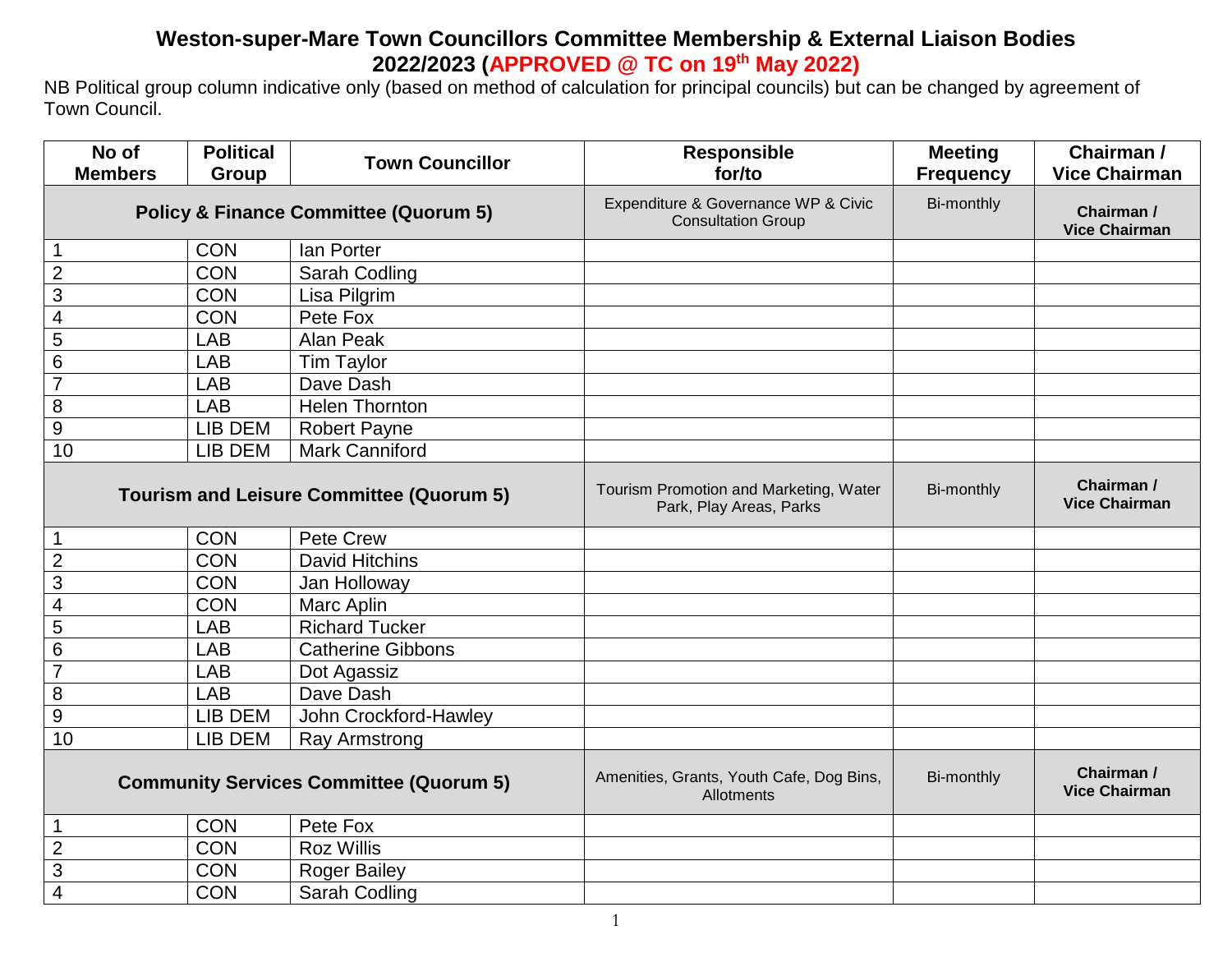| 5                                            | <b>LAB</b> | <b>Helen Thornton</b>                                                                   |                              |                                    |                                    |
|----------------------------------------------|------------|-----------------------------------------------------------------------------------------|------------------------------|------------------------------------|------------------------------------|
| $\overline{6}$                               | <b>LAB</b> | James Clayton                                                                           |                              |                                    |                                    |
| $\overline{7}$                               | <b>LAB</b> | Gillian Carpenter                                                                       |                              |                                    |                                    |
| $\overline{8}$                               | <b>LAB</b> | Pete McAleer                                                                            |                              |                                    |                                    |
| 9                                            | LIB DEM    | John Crockford-Hawley                                                                   |                              |                                    |                                    |
| 10                                           | LIB DEM    | <b>Clare Morris</b>                                                                     |                              |                                    |                                    |
| <b>Planning Committee (Quorum 4)</b>         |            |                                                                                         | <b>Planning Applications</b> | Four Weekly                        | Chairman /<br><b>Vice Chairman</b> |
| $\mathbf 1$                                  | <b>CON</b> | Jan Holloway                                                                            |                              |                                    |                                    |
| $\overline{2}$                               | <b>CON</b> | Dave Hitchins                                                                           |                              |                                    |                                    |
| 3                                            | <b>CON</b> | Marc Aplin                                                                              |                              |                                    |                                    |
| $\overline{\mathcal{A}}$                     | <b>LAB</b> | Alan Peak                                                                               |                              |                                    |                                    |
| 5                                            | <b>LAB</b> | Tim Taylor                                                                              |                              |                                    |                                    |
| $\overline{6}$                               | <b>LAB</b> | Dot Agassiz                                                                             |                              |                                    |                                    |
| $\overline{7}$                               | LIB DEM    | Ray Armstrong                                                                           |                              |                                    |                                    |
| 8                                            | LIB DEM    |                                                                                         |                              |                                    |                                    |
| <b>Personnel Committee (Quorum 4)</b>        |            | Staffing structure and establishment<br>HR policies, Regradings, Appeals Sub            | Quarterly and as<br>required | Chairman /<br><b>Vice Chairman</b> |                                    |
| 1                                            | <b>CON</b> | Pete Fox                                                                                |                              |                                    |                                    |
| $\overline{2}$                               | <b>CON</b> | lan Porter                                                                              |                              |                                    |                                    |
| $\overline{3}$                               | <b>CON</b> | <b>Gill Bute</b>                                                                        |                              |                                    |                                    |
| $\overline{\mathbf{4}}$                      | <b>LAB</b> | Tim Taylor                                                                              |                              |                                    |                                    |
| 5                                            | <b>LAB</b> | Dave Dash                                                                               |                              |                                    |                                    |
| $\overline{6}$                               | <b>LAB</b> | <b>Catherine Gibbons</b>                                                                |                              |                                    |                                    |
| $\overline{7}$                               | LIB DEM    | <b>Ray Armstrong</b>                                                                    |                              |                                    |                                    |
| 8                                            | LIB DEM    | Mike Bell                                                                               |                              |                                    |                                    |
| Heritage Arts & Culture Committee (Quorum 3) |            | All heritage, arts and culture related<br>issues, Weston Museum and Blakehay<br>Theatre | Bi-monthly                   | Chairman /<br><b>Vice Chairman</b> |                                    |
| - I                                          |            | CON   Pete Crew                                                                         |                              |                                    |                                    |
| $\overline{2}$                               | CON        | Jan Holloway                                                                            |                              |                                    |                                    |
| $\overline{3}$                               | CON        | Marcia Pepperall                                                                        |                              |                                    |                                    |
| $\overline{\mathbf{4}}$                      | <b>LAB</b> | <b>Catherine Gibbons</b>                                                                |                              |                                    |                                    |
| $\overline{5}$                               | LAB        | Pete McAller                                                                            |                              |                                    |                                    |
| $\overline{6}$                               | LIB DEM    | John Crockford-Hawley                                                                   |                              |                                    |                                    |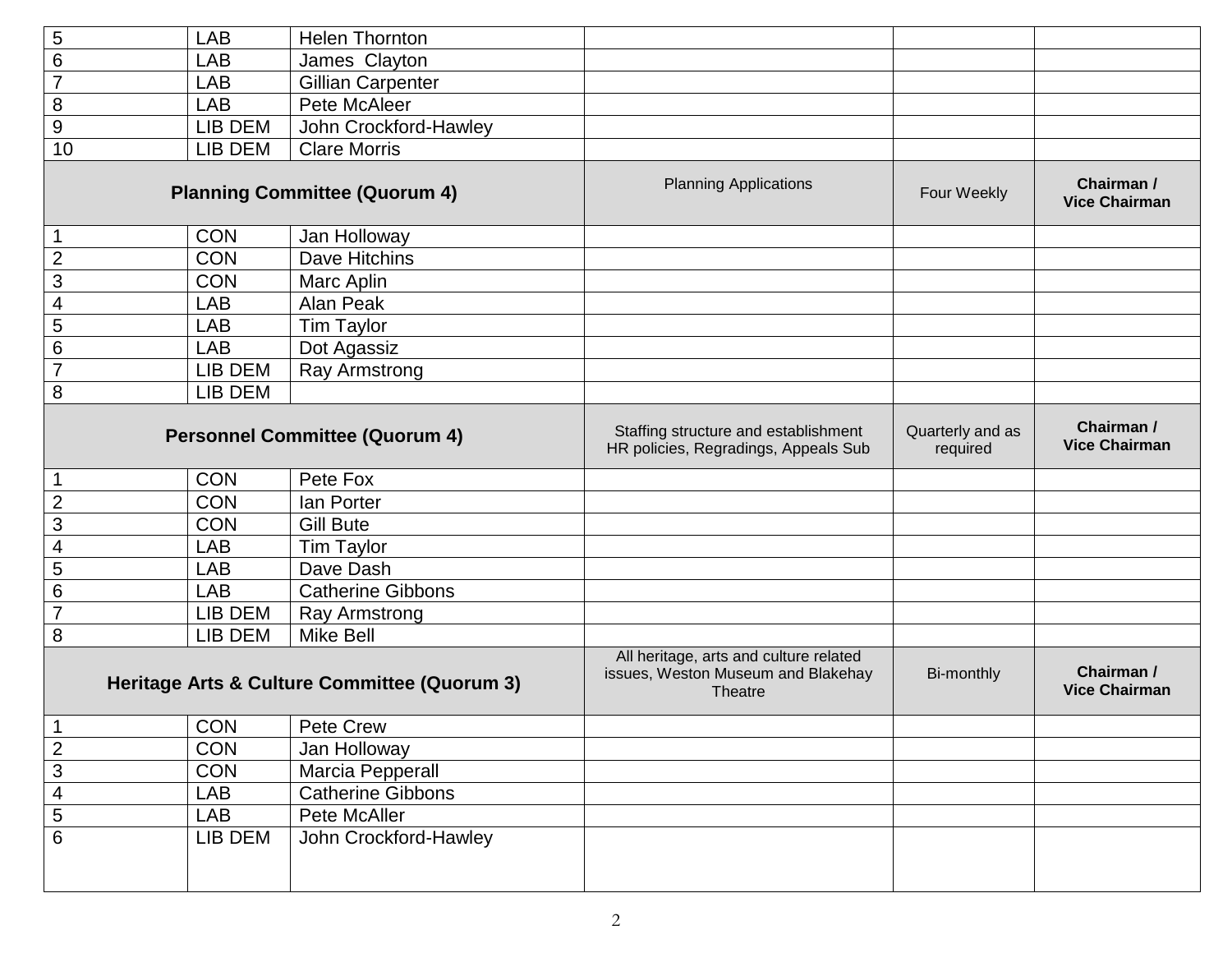| <b>Expenditure &amp; Governance Working Party (Quorum 4)</b> |             | Reporting to Policy & Finance Committee             | Bi-monthly                                       | Chairman /<br><b>Vice Chairman</b> |               |
|--------------------------------------------------------------|-------------|-----------------------------------------------------|--------------------------------------------------|------------------------------------|---------------|
|                                                              | <b>CON</b>  | Marcia Pepperall                                    |                                                  |                                    |               |
| $\overline{2}$                                               | <b>CON</b>  | <b>Roger Bailey</b>                                 |                                                  |                                    |               |
| $\mathfrak{S}$                                               | <b>CON</b>  | Pete Crew                                           |                                                  |                                    |               |
| 4                                                            | <b>LAB</b>  | <b>Catherine Gibbons</b>                            |                                                  |                                    |               |
| 5                                                            | <b>LAB</b>  | Alan Peak                                           |                                                  |                                    |               |
| $\,6$                                                        | <b>LAB</b>  | <b>Richard Tucker</b>                               |                                                  |                                    |               |
| $\overline{7}$                                               | LIB DEM     | <b>Robert Payne</b>                                 |                                                  |                                    |               |
| 8                                                            | LIB DEM     | <b>Mike Bell</b>                                    |                                                  |                                    |               |
| <b>Civic Consultation Group</b>                              |             | Reporting to Policy & Finance Committee             | As required                                      | Chairman /<br><b>Vice Chairman</b> |               |
|                                                              |             | <b>MAYOR</b>                                        |                                                  |                                    | Chairman      |
| $\overline{2}$                                               |             | <b>DEPUTY MAYOR</b>                                 |                                                  |                                    | Vice Chairman |
| $\overline{\mathcal{A}}$                                     | <b>CONS</b> | <b>GROUP LEADER OR DEPUTY</b>                       |                                                  |                                    |               |
| $\overline{3}$                                               | <b>LAB</b>  | <b>GROUP LEADER OR DEPUTY</b>                       |                                                  |                                    |               |
| 5                                                            | LIB DEM     | <b>GROUP LEADER OR DEPUTY</b>                       |                                                  |                                    |               |
| <b>Youth Council</b>                                         |             | Reporting to Policy and Finance<br>Committee        | 6weekly @<br><b>YMCA</b>                         | Chairman /<br><b>Vice Chairman</b> |               |
|                                                              | <b>CON</b>  | Sarah Codling                                       |                                                  |                                    |               |
| $\overline{2}$                                               | <b>CON</b>  | <b>Gill Bute</b>                                    |                                                  |                                    |               |
| $\ensuremath{\mathsf{3}}$                                    | <b>LAB</b>  | <b>Ciaran Cronnelly</b>                             |                                                  |                                    |               |
| $\overline{\mathbf{4}}$                                      | LIB DEM     | <b>Clare Morris</b>                                 |                                                  |                                    |               |
| <b>Youth Cllrs</b>                                           | N/A         |                                                     |                                                  |                                    |               |
| <b>Weston In Bloom Working Party</b>                         |             | <b>Reporting to Community Services</b><br>Committee | July-Jan every 2<br>months, Feb-<br>June monthly | Chairman /<br><b>Vice Chairman</b> |               |
|                                                              | <b>CON</b>  | <b>Roz Willis</b>                                   |                                                  |                                    |               |
| $\overline{2}$                                               | <b>LAB</b>  | Dave Dash                                           |                                                  |                                    |               |
| $\sim$<br>J.                                                 | LIB DEM     | Ray Armstrong                                       |                                                  |                                    |               |
| & co-opted members (10)                                      |             |                                                     |                                                  |                                    |               |
| <b>Climate Change Working Party</b>                          |             | <b>Town Council</b>                                 | <b>Bi-Monthly</b>                                | Chairman /<br><b>Vice Chairman</b> |               |
|                                                              | <b>CON</b>  | <b>Roger Bailey</b>                                 |                                                  |                                    |               |
| $\overline{c}$                                               | <b>LAB</b>  | <b>Catherine Gibbons</b>                            |                                                  |                                    |               |
| $\overline{3}$                                               | LIB DEM     | <b>Robert Payne</b>                                 |                                                  |                                    |               |
| & co-opted members (??)                                      |             |                                                     |                                                  |                                    |               |